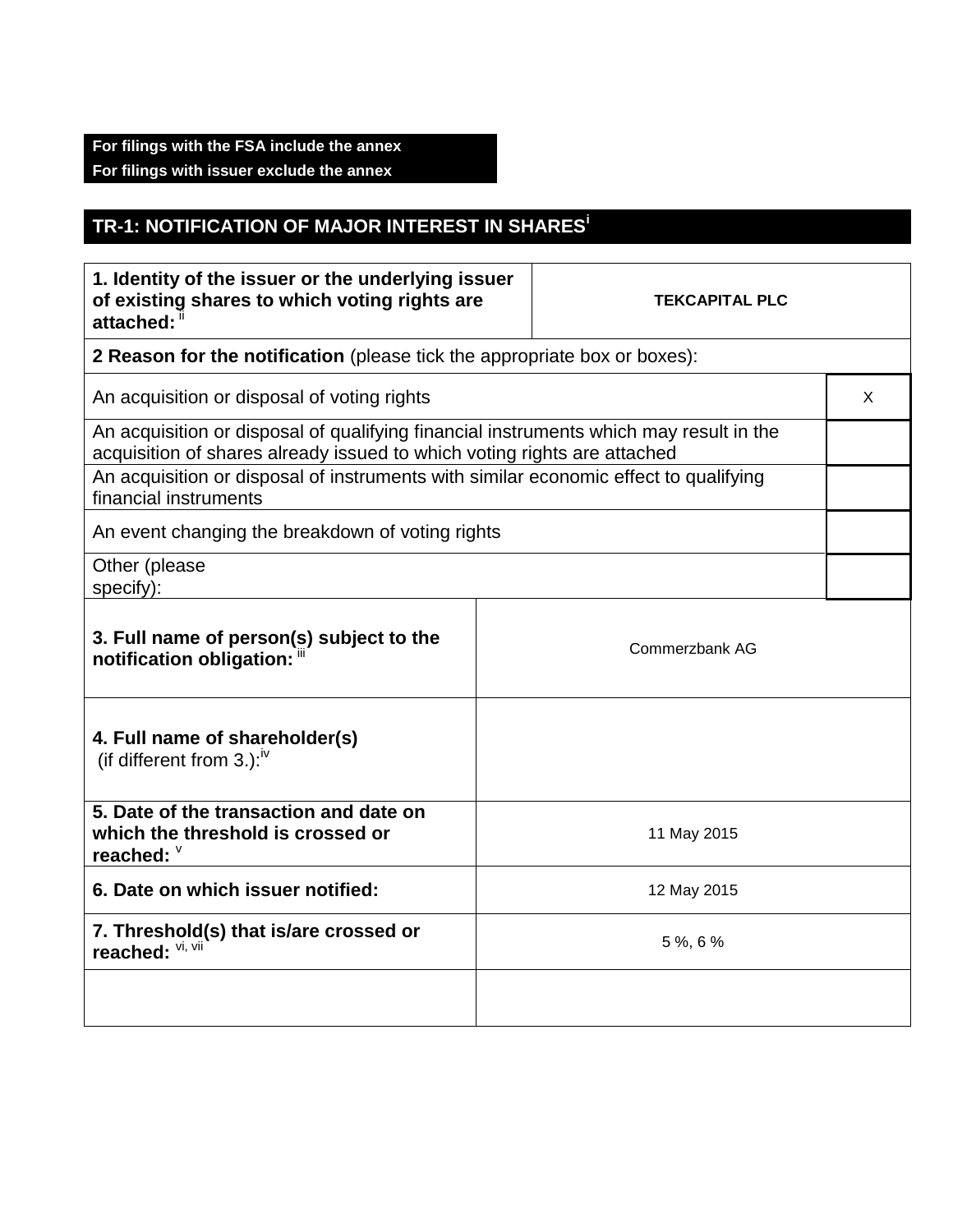| 8. Notified details:                         |                                                               |                         |               |                                                                                                    |                 |                                                      |                 |
|----------------------------------------------|---------------------------------------------------------------|-------------------------|---------------|----------------------------------------------------------------------------------------------------|-----------------|------------------------------------------------------|-----------------|
| A: Voting rights attached to shares Vill, ix |                                                               |                         |               |                                                                                                    |                 |                                                      |                 |
| Class/type of<br>shares                      | <b>Situation previous</b><br>to the triggering<br>transaction |                         |               |                                                                                                    |                 | Resulting situation after the triggering transaction |                 |
| if possible using<br>the ISIN CODE           | <b>Number</b><br>οf                                           | <b>Number</b><br>οf     |               | % of voting rights <sup>x</sup><br><b>Number of voting</b><br><b>Number</b><br>of shares<br>rights |                 |                                                      |                 |
|                                              | <b>Shares</b>                                                 | Voting<br><b>Rights</b> | <b>Direct</b> | Direct <sup>xi</sup>                                                                               | <b>Indirect</b> | <b>Direct</b>                                        | <b>Indirect</b> |
| GB00BKXGY798                                 | Below 5%                                                      | Below 5%                | 2,147,500     | 2,147,500                                                                                          |                 | 6.19%                                                |                 |

| <b>B: Qualifying Financial Instruments</b>           |                                               |                                           |                                                                                                           |                       |  |
|------------------------------------------------------|-----------------------------------------------|-------------------------------------------|-----------------------------------------------------------------------------------------------------------|-----------------------|--|
| Resulting situation after the triggering transaction |                                               |                                           |                                                                                                           |                       |  |
| <b>Type of financial</b><br>instrument               | <b>Expiration</b><br>$date^{\overline{x}iii}$ | Exercise/<br><b>Conversion Period Xiv</b> | <b>Number of voting</b><br>rights that may be<br>acquired if the<br>instrument is<br>exercised/converted. | % of voting<br>rights |  |
| N/A                                                  |                                               |                                           |                                                                                                           |                       |  |

**C: Financial Instruments with similar economic effect to Qualifying Financial Instruments** xv, xvi

| Resulting situation after the triggering transaction |                          |                               |                                                           |                                                        |                                              |              |
|------------------------------------------------------|--------------------------|-------------------------------|-----------------------------------------------------------|--------------------------------------------------------|----------------------------------------------|--------------|
| <b>Type of financial</b><br><b>instrument</b>        | <b>Exercise</b><br>price | <b>Expiration</b><br>$date^x$ | Exercise/<br><b>Conversion</b><br>period <sup>xviii</sup> | <b>Number of voting rights</b><br>instrument refers to | % of voting rights $\overline{X_1X_2}$<br>ХX |              |
| N/A                                                  |                          |                               |                                                           |                                                        | <b>Nominal</b>                               | <b>Delta</b> |
|                                                      |                          |                               |                                                           |                                                        |                                              |              |

| Total (A+B+C)                  |                             |
|--------------------------------|-----------------------------|
| <b>Number of voting rights</b> | Percentage of voting rights |
| 2,147,500                      | 6.19%                       |